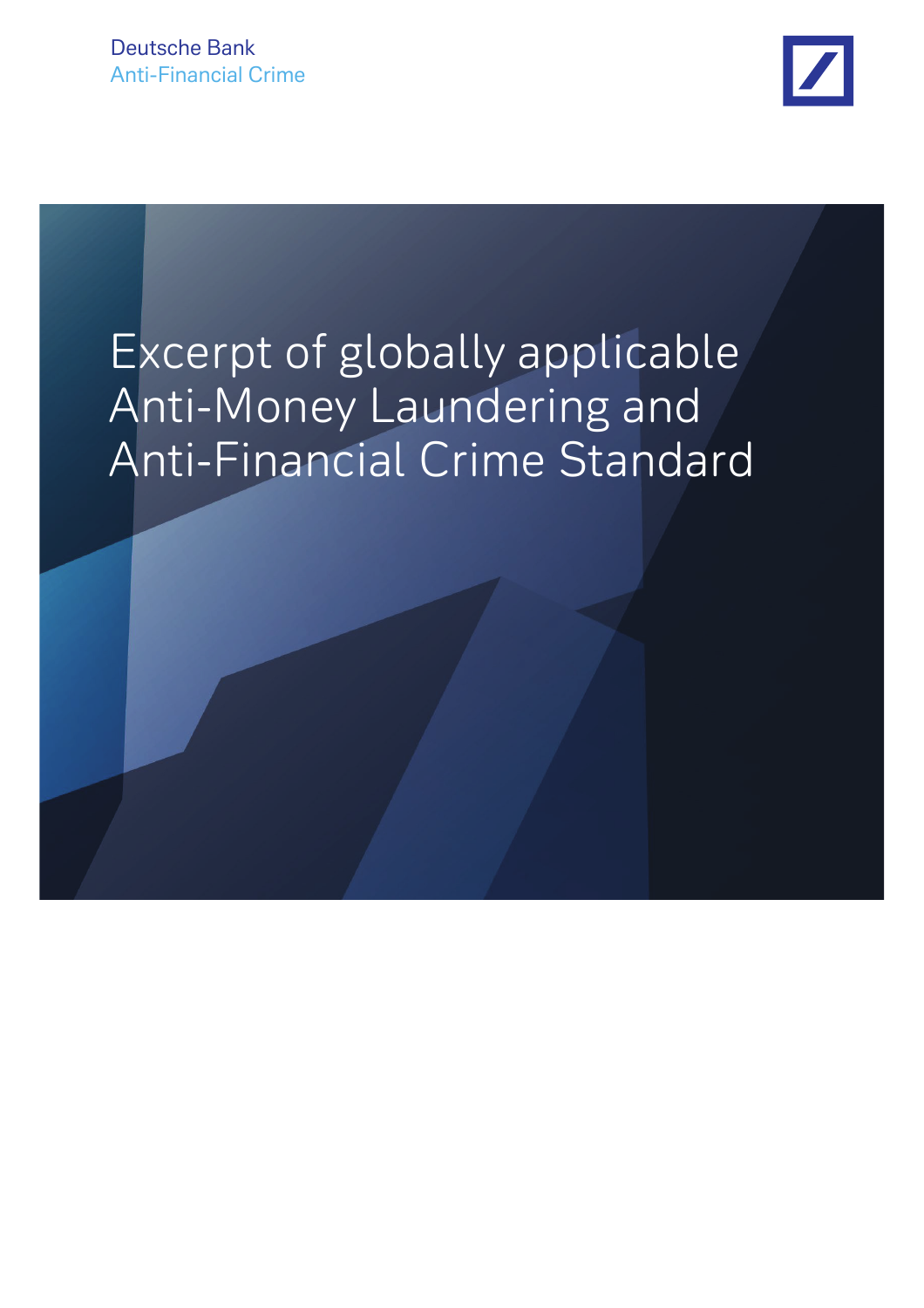

# 1. Introduction

Deutsche Bank (DB) is committed to the highest standards of Anti-Money Lauering (AML) and Anti-Financial Crime (AFC) including Anti-Bribery and Corruption (ABC), Counter Terrorism Financing (CTF), Anti-Fraud and other punishable criminal acts. The members of the Management Board and all employees are required to adhere to these standards to protect DB and its reputation from being misused for money laundering and/or terrorist financing or other illegal purposes.

DB has its headquarters in Frankfurt am Main, Germany and is supervised by the German Federal Financial Supervisory Authority (Bundesanstalt für Finanzdienstleistungsaufsicht – BaFin).

The Federal Republic of Germany is a member country of the Financial Action Task Force (FATF) and the European Union (EU) and has enacted laws and rules designed to implement the anti-money laundering policies of both FATF and the EU. The goal of these laws is to detect and prevent money laundering and potential terrorist financing.

DB will adhere to all applicable laws and regulations in all countries where it conducts business, or has business relationships to.

DB will examine its AML and AFC strategies, goals and objectives on an ongoing basis and maintain an effective program for the Bankís business that reflects the best practices for a diversified, global financial services provider.

The program is formulated and directed by the Global Head of AFC and addresses all AML-related topics, especially Know Your Customer (KYC), ABC, Sanctions & Embargoes and Anti-Fraud.

For all these topics DB has implemented clear rules and regulations which must be complied with by all DB staff globally.

#### 2. Governance Framework

The Global Head of AFC has been tasked by the Management Board on the basis of sec. 25h no. 4 of the German Banking Act with a group wide discretionary power over AML and Financial Crime related matters. He/she has unrestricted access to all information, data, records and systems in the Bank he/she deems necessary to fulfil his/her function.

The Global Head of AFC reports directly to the responsible member of the Management Board.

He/she is responsible for group-wide adherence to applicable AML and Financial Crime regulations and obligations derived from the German AML Act (GwG) and German Banking Act (KWG). In addition, he/she is responsible for establishing and maintaining DB's AML program to identify, assess, monitor and manage risks related to Money Laundering, terrorist financing and Financial Crime.

## 3. Policies and Procedures

DB has developed a clear set of policies and procedures outlining its general AML standards and principles. Detailed documents ensure that these standards are implemented into day-to-day business.

All policies and policy-related documents are published on a global policy platform so they can be accessed by all staff at any time. They are subject to an annual review cycle to ensure their conformity with AML regulations.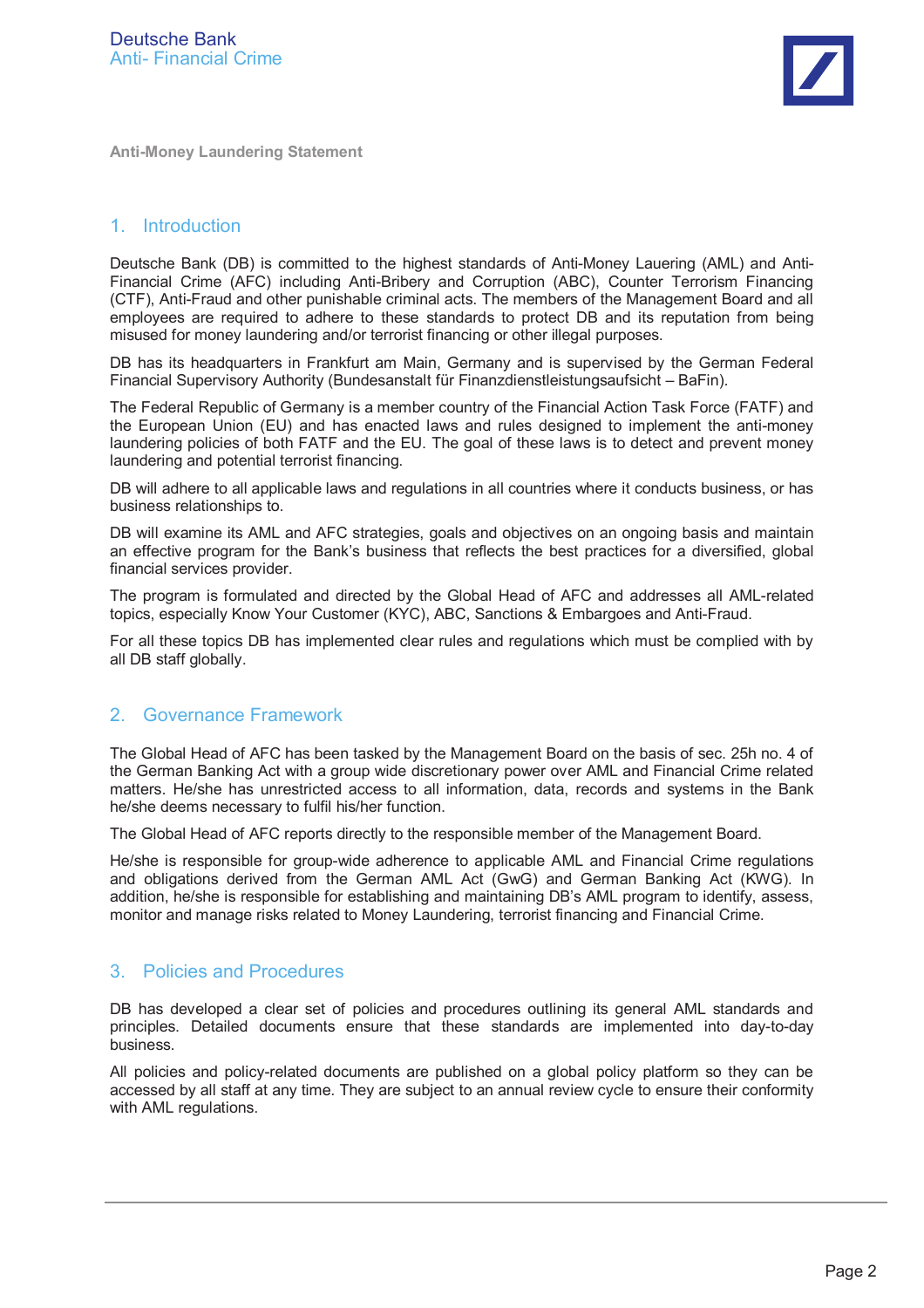

## 4. Prohibited Business Relationships

DB must refuse to open an account/enter into a relationship or has to close an existing account/terminate a relationship, if the Bank cannot form a reasonable belief that it knows the true identity of the client and/or UBOs and/or the nature of business or formal requirements concerning the identification of the client and/or UBOs are not met.

In particular, the Bank will not

- Accept assets that are known or suspected to be the proceeds of criminal activity
- Enter into/maintain business relationships with individuals or entities known or suspected to be a terrorist or a criminal organisation or member of such or listed on sanction lists
- Provide or maintain anonymous accounts, accounts for shell banks or payable-through accounts
- **Enter into or maintain relationships where the Client has connections with certain prohibited** special risk countries (SRCs) (as defined in the Sanctions Policy).
- **Enter into or maintain relationships with clients operating in prohibited industries (as detailed in Fig. 7** in the CRRM Industry Risk list).

## 5. Research and Filing of Suspicious Activity Reports (SARs)/Suspicious Transaction Reports (STRs)

Suspicious activities must be properly handled and escalated within the respective DB legal entity. Regular AML training ensures that staff are reminded of their duty to timely report any suspicious activity to their respective AML Officer, where allowed under local regulations.

# 6. Management and Controls of AML and AFC Risk

DB has developed and implemented a comprehensive set of measures to identify, manage and control its AML risk. These measures are

- A Group-wide AML / AFC Risk Analysis
- **E** Controls
- A robust and strict KYC program
- **Special safeguards for correspondent banking relationships**
- **EXECUTE:** Atraining and awareness program for DB staff
- Processes to ensure staff reliability
- A robust and strict Sanctions & Embargoes program
- A global Anti-Bribery and Corruption (ABC) and Anti-Fraud program

#### **6.1. Risk Analysis**

DB has implemented an ongoing AML/AFC Risk Analysis to assess the level of risk exposure considering the nature and scope of the DB Group Entity or branch's business activities including clients, products and services, transactions, delivery channels, organisational structure and geographical locations in which it operates. AML safeguards are derived from the results of the AML Risk Analysis.

#### **6.2. Controls**

Adherence to the group-wide AML/AFC program needs to be reviewed regularly to ensure that the Bankís efforts are successful. AML Officers in DB Group are therefore obliged to conduct appropriate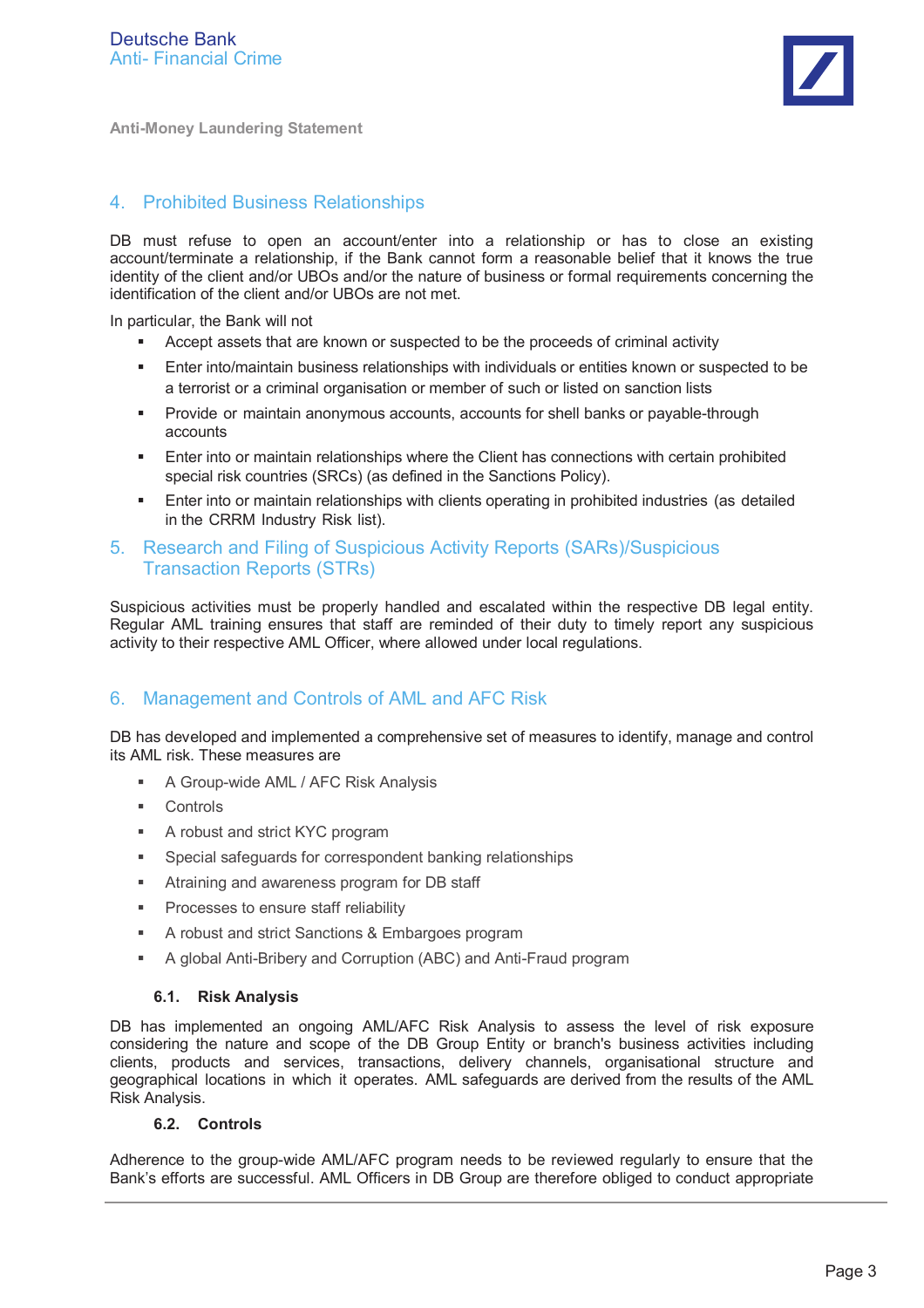

controls. The responsible AML Officer must ensure, by implementing adequate customer- and business related controls, that all applicable AML and AFC requirements are being adhered to and security measures are properly functioning.

A Global Controls Program has been developed and implemented to ensure controls are comparable and on the same level in all countries where DB conducts business.

#### **6.3. KYC Program**

DB has implemented a strict group-wide KYC program to ensure all kinds of customers (natural or legal persons or legal structures, correspondent banks) are subject to adequate identification, risk rating and monitoring measures. This program has been implemented globally and throughout all business divisions

KYC includes not only knowing the clients and entities the Bank deals with (either as a single transaction or ongoing relationship), or renders services to, but also the Ultimate Beneficial Owners (UBOs), Legal Representatives and Authorised Signatories as appropriate.

The program includes strict identification requirements, name screening procedures and the ongoing monitoring and regular review of all existing business relationships.

Special safeguards are implemented for business relationships with politically exposed persons (PEPs) and clients from countries or industries deemed high risk.

#### **6.4. Correspondent Banking**

DB has implemented special safeguards and monitoring processes for its correspondent banking business. These safeguards encompass, but are not limited to:

- Obtaining sufficient information on the correspondent to fully understand the nature of its business, its reputation, management and ownership structure and maturity of the bankís regulation and supervision in the respondent's country
- **Assessment of the respondent's compliance to regulations and supervision, including** assessment of compliance
- Risk-classification of all correspondent banking relationships
- Obtaining senior management approval of the onboarding jurisdiction for establishment of new correspondent banking relationships
- Apply transaction monitoring and embargo filtering on transactions with correspondents

DB will not maintain accounts for shell banks or correspondent banking accounts for banks offering services to shell banks. Correspondent banks have to provide confirmation that they will not provide banking services to or engage in business with shell banks.

#### **6.5. Approval of New Products**

DB has implemented security measures and processes to prevent new products from being misused for money laundering or terrorism financing, or that new products facilitate anonymity of business relationships or transactions.